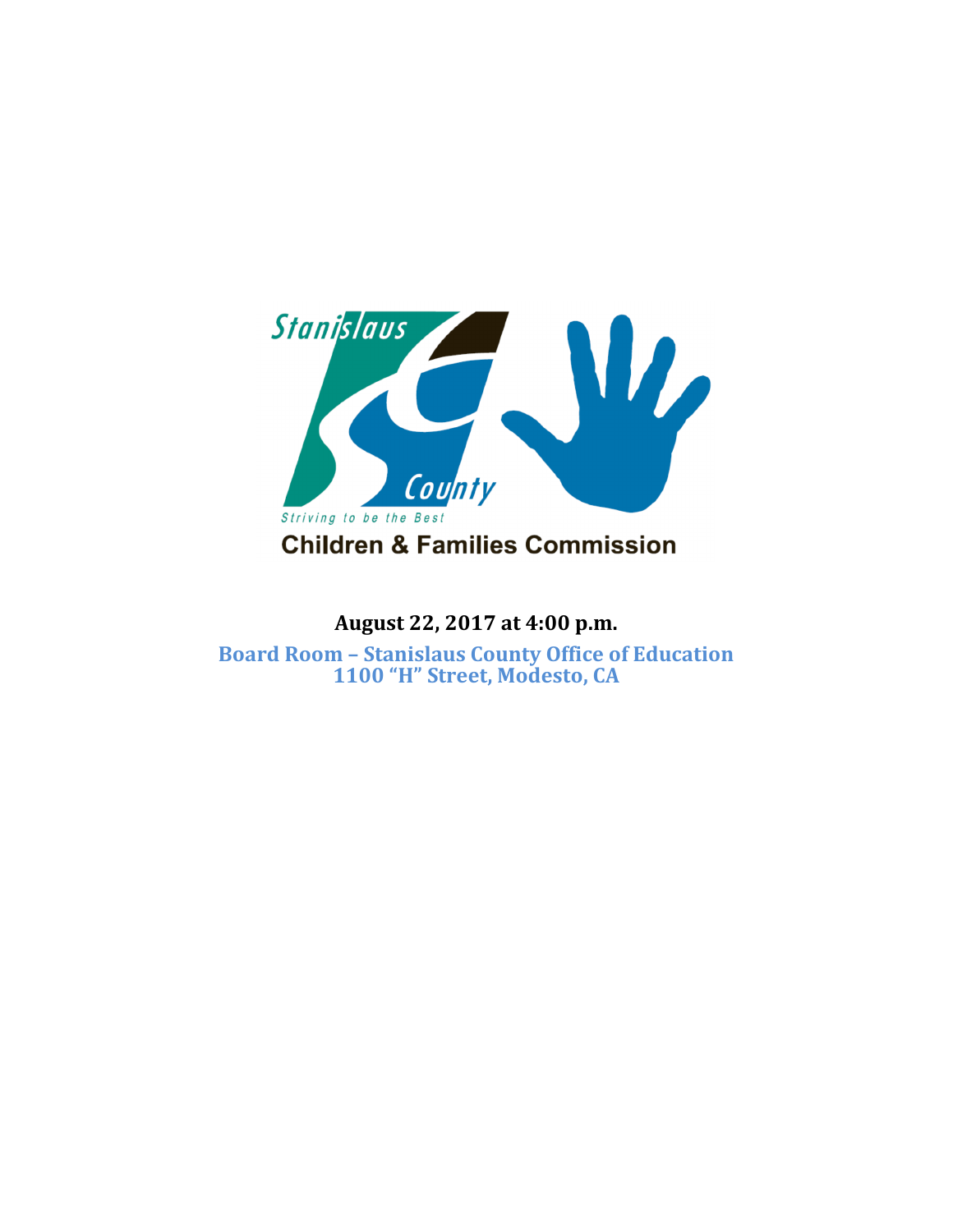



**Children & Families Commission**  *930 15th Street Modesto, CA 95354 Phone: 209.558.6218 Fax: 209.558.6225*

### *Commission Meeting Notice*

*Tuesday, August 22, 2017 @ 4:00 PM, Board Room, Stanislaus County Office of Education, 1100 "H" Street, Modesto, CA 95354*

#### <sup>U</sup>**MEMBERS:**

Vicki Bauman School Representative

Vito Chiesa County Supervisor

David Cooper Community Representative

Kathy Harwell Vice Chair Community Services Agency

Denise Hunt Community Representative

Mary Ann Lee Health Services Agency

Nelly Paredes-Walsborn, Ph.D. Community Representative

George Skol Chair Community Representative

Julie Vaishampayan, MD Public Health Officer

\*\*\*\*\*\*\*\*\*\*\*\*\*\*\*\*\*\*\*\*

David T. Jones Executive Director The Stanislaus County Children and Families Commission welcomes you to its meetings which are regularly held on the fourth Tuesday of most month. Your interest is encouraged and appreciated.

The agenda is divided into two sections:

**CONSENT CALENDAR:** These matters include routine financial and administrative actions and are identified with an asterisk (\*). All items on the consent calendar will be voted on at the beginning of the meeting under the section titled "Consent Calendar." If you wish to have an item removed from the Consent Calendar, please make your request at the time the Commission Chairperson asks if any member of the public wishes to remove an item from consent.

**REGULAR CALENDAR:** These items will be individually discussed and include all items not on the consent calendar and all public hearings.

**ANY MEMBER OF THE AUDIENCE DESIRING TO ADDRESS THE COMMISSION ON A MATTER ON THE AGENDA:** Please raise your hand or step to the podium at the time the item is announced by the Commission Chairperson. In order that interested parties have an opportunity to speak, any person addressing the Commission will be limited to a maximum of 5 minutes unless the Chairperson of the Commission grants a longer period of time.

**PUBLIC COMMENT PERIOD:** Matters under the jurisdiction of the Commission, and not on the posted agenda, may be addressed by the general public at the beginning of the regular agenda and any off-agenda matters before the Commission for consideration. However, California law prohibits the Commission from taking action on any matter which is not on the posted agenda unless it is determined to be an emergency by the Children and Families Commission. Any member of the public wishing to address the Commission during the "Public Comment" period shall be permitted to be heard once for up to 5 minutes.

**COMMISSION AGENDAS AND MINUTES:** Commission agendas, Minutes, and copies of items to be considered by the Children and Families Commission are typically posted on the Internet on Friday afternoons preceding a Tuesday meeting at the following website: www.stanprop10.org.

Materials related to an item on this Agenda submitted to the Commission after distribution of the agenda packet are available for public inspection in the Commission office at 930  $15<sup>th</sup>$ Street, Modesto, CA during normal business hours. Such documents are also available online, subject to staff's ability to post the documents before the meeting, at the following website www.stanprop10.org.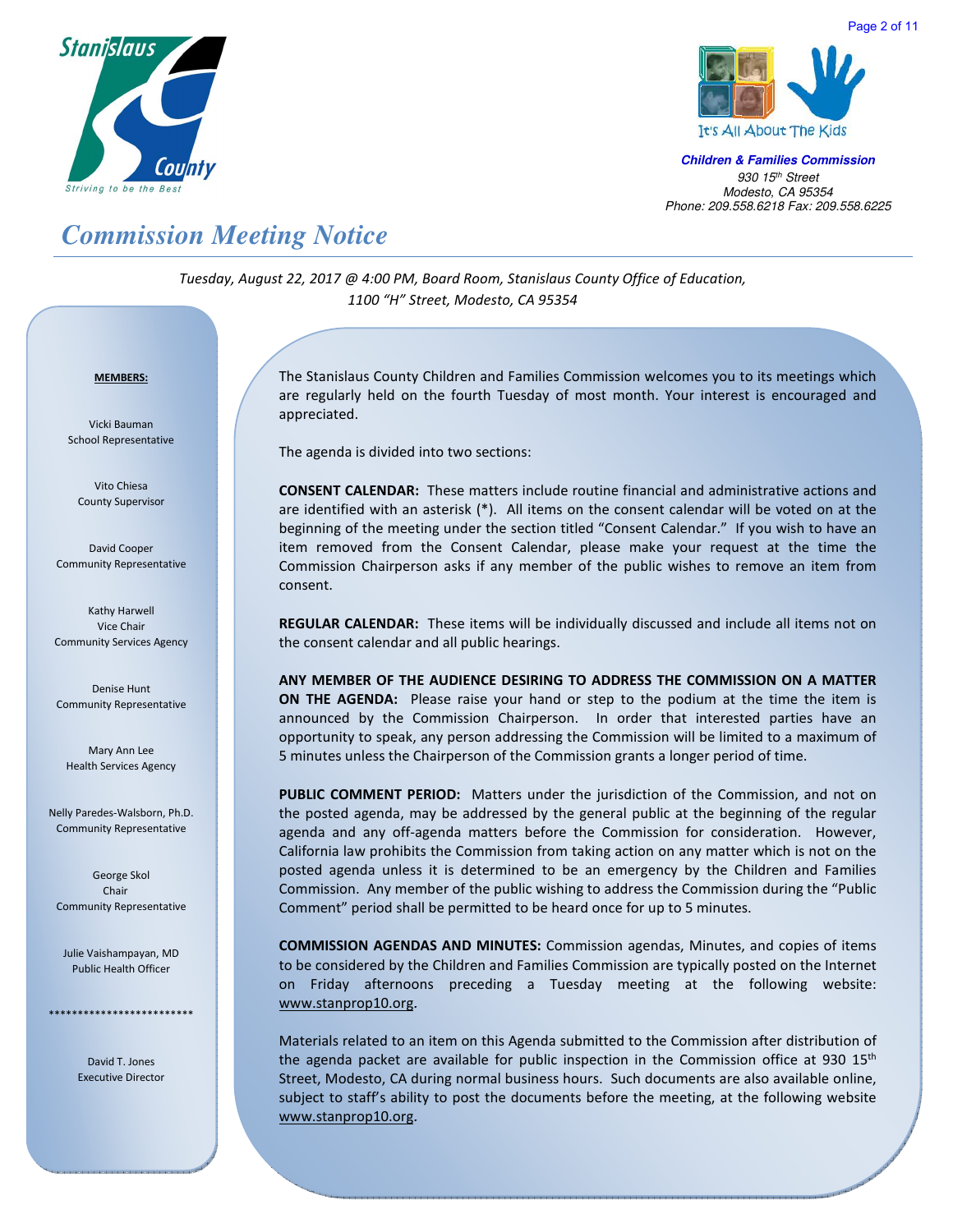



Page 3 of 11

**Children & Families Commission**  *930 15th Street Modesto, CA 95354 Phone: 209.558.6218 Fax: 209.558.6225*

# *Commission Meeting Notice*

*Tuesday, August 22, 2017 @ 4:00 PM, Board Room, Stanislaus County Office of Education, 1100 "H" Street, Modesto, CA 95354*

#### <sup>U</sup>**MEMBERS:**

Vicki Bauman School Representative

Vito Chiesa County Supervisor

David Cooper Community Representative

Kathy Harwell Vice Chair Community Services Agency

Denise Hunt Community Representative

Mary Ann Lee Health Services Agency

Nelly Paredes-Walsborn, Ph.D. Community Representative

George Skol Chair Community Representative

Julie Vaishampayan, MD Public Health Officer

\*\*\*\*\*\*\*\*\*\*\*\*\*\*\*\*\*\*\*\*\*\*\*\*\*

David T. Jones Executive Director **NOTICE REGARDING NON-ENGLISH SPEAKERS:** Stanislaus County Children & Families Commission meetings are conducted in English and translation to other languages is not provided unless the Commission is notified 72 hours in advance that an interpreter is necessary. Please contact Administration at (209) 558-6218 should you need a translator for this meeting.

Las juntas de la Comision para Niños y Familias son dirigidas en Ingles y no hay traduccion disponible a menos que la Comision sea notificada con 72 horas por avanzado. Si necesita traducción, por favor contacte a la Comision al (209) 558-6218. (Por favor tome nota, el mensaje es en Ingles pero se le asistara en Español cuando lo pida.)

**REASONABLE ACCOMMODATIONS:** In compliance with the Americans with Disabilities Act, if you need special assistance to participate in this meeting, please contact the Commission at (209) 558-6218. Notification 72 hours prior to the meeting will enable the County to make reasonable arrangements to ensure accessibility to this meeting.

**RECUSALS:** California Government Code Section 87100 states that "no public official at any level of state or local government may make, participate in making or in any way use or attempt to use his/her official position to influence governmental decision in which he/she knows or has reason to know he/she has a disqualifying conflict of interest." Likewise, California Government Code section 1090 provides that certain government officials and employees "…shall not be financially interested in any contract made by tem in their official capacity."

These sections of law permit the Stanislaus County Children and Families Commission to execute contracts so long as the Commissioner(s) with the conflict recuses himself or herself from making, participating in making, or in any way attempting to use his or her official position to influence a decision on the contract.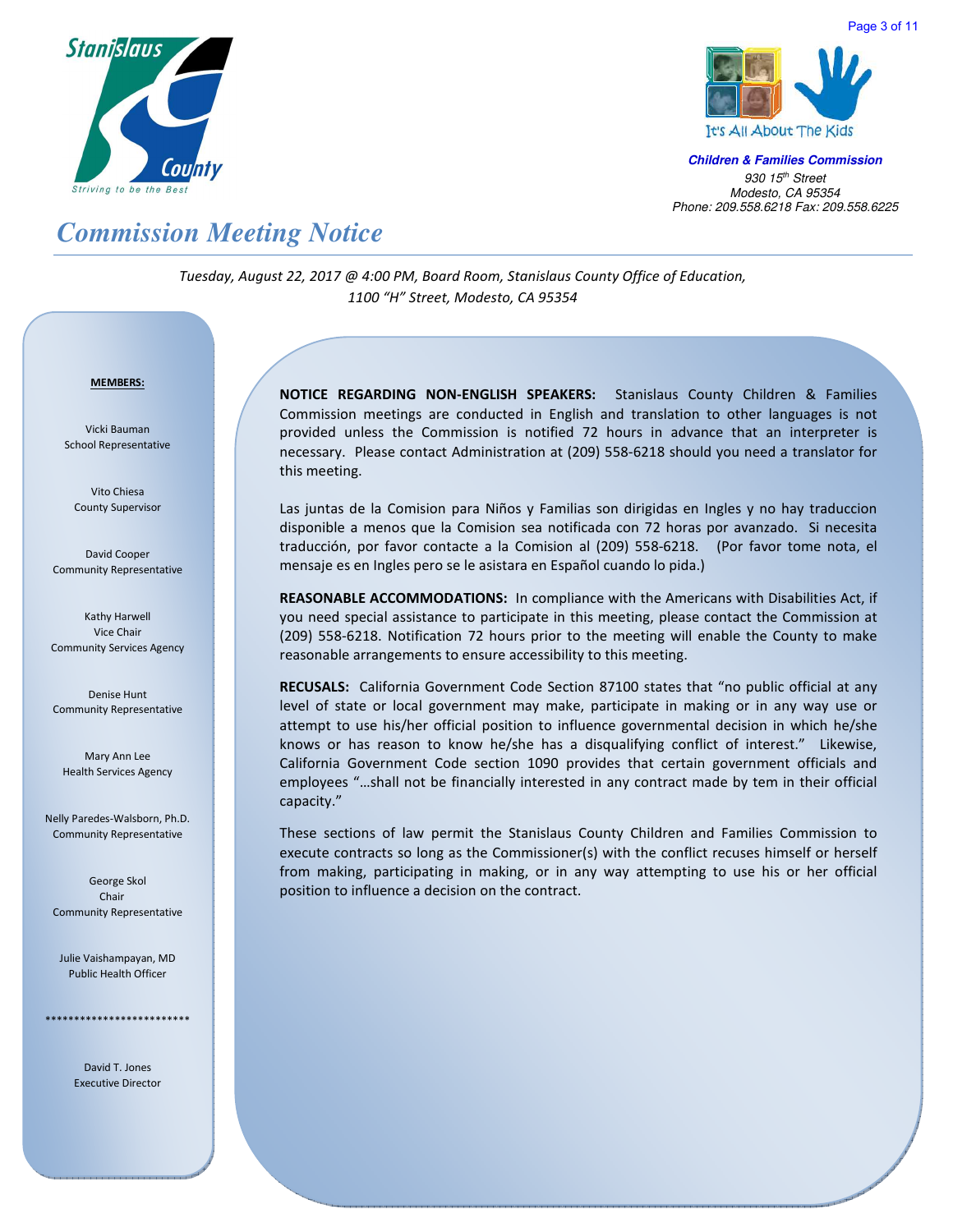



**Children & Families Commission**  *930 15th Street, Modesto, CA 95354 Phone: 209.558.6218 Fax: 209.558.6225*

### *COMMISSION MEETING AGENDA*

#### *August 22, 2017*

#### *Times provided are approximate times.*

| 4:00 p.m. |      | Welcome & Introductions – Chair Skol                                         |  |
|-----------|------|------------------------------------------------------------------------------|--|
| 4:05 p.m. | II.  | Pledge of Allegiance                                                         |  |
| 4:08 p.m. | III. | Announcement of Recusals <sup>1</sup>                                        |  |
| 4:10 p.m. | IV.  | Public Comment Period (Limit of 5 minutes per person)                        |  |
| 4:15 p.m. | V.   | Approval of the Consent Calendar – Agenda items marked by an Asterisk $(*)$  |  |
|           | VI.  | Agenda Items                                                                 |  |
|           |      | * A. Approval of the Commission Meeting Minutes of June 27, 2017<br>$p. 5-8$ |  |
|           |      | B. Executive Director's Office                                               |  |
|           |      | A FL I COLLIN AND A REAL AND A                                               |  |

- 4:18 p.m. 1. Election of Commission Vice-Chair for 2017-2018 p. 9-10
- *4:28 p.m.*  2. Focus on Prevention Presentation
- *4:48 p.m.*  3. Partner Presentation Parent Resource Center
	- C. Committee Reports
		- \* 1. Accept the Minutes of the Executive Committee meeting of August 16, 2017 p. 11
- VII. Correspondence None
- VIII. Commissioner Reports

#### *5:03 p.m.*  IX. Staff Reports

- 1. Family Development Matrix
- 2. Revenue Report
- 3. Strategic Planning
- 4. August Early Care and Education Conference
- *5:13 p.m.* X. Adjourn

l.

*<sup>1</sup> Commissioners may publicly announce the item(s) or recommendation(s) from which he/she will recuse himself or herself due to an actual or perceived conflict of interest. The Commissioner will excuse himself or herself from the meeting and leave the room when the specific agenda item comes up for discussion and voting.*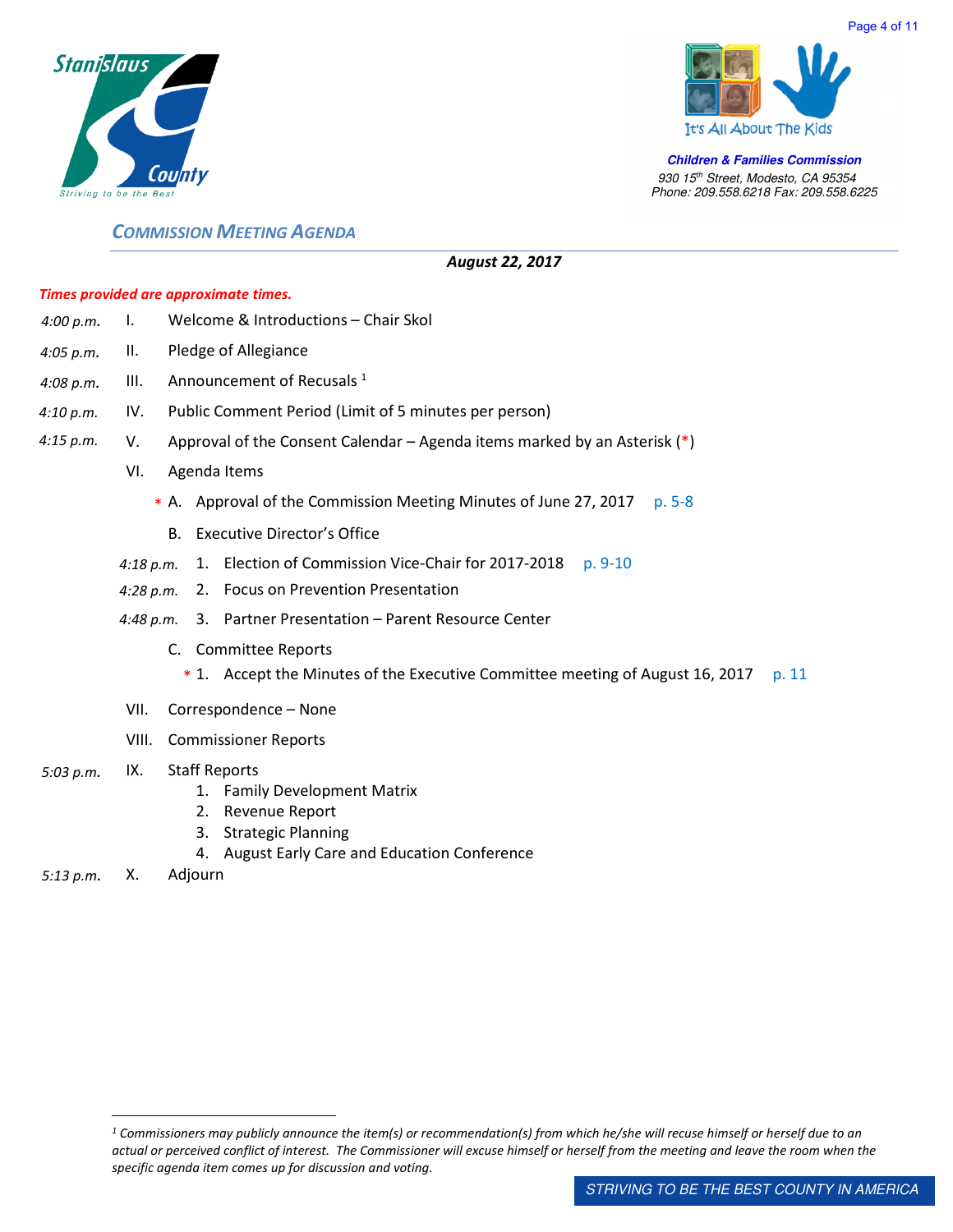



**Children & Families Commission**  *930 15th Street, Modesto, CA 95354 Phone: 209.558.6218 Fax: 209.558.6225*

### *Commission Meeting Minutes Tuesday, June 27, 2017 Stanislaus County Office of Education Board Room 1100 "H" Street, Modesto, CA*

**Members Present:** Vicki Bauman, Vito Chiesa, Denise Hunt, Mary Ann Lee, Nelly Paredes-Walsborn, George Skol (Chair), Dr. Julie Vaishampayan.

**Members Absent:** David Cooper, Kathy Harwell (Vice Chair)

**Staff Present:** David Jones, Executive Director; Veronica Ascencio, Accountant; Stephanie Loomis, Administration; and Jack Doering, Commission Counsel.

- I. Chair Skol called the meeting to order at 4:00 p.m. Commission members, staff, and attendees were introduced and welcomed.
- II. Commission members and attendees recited the Pledge of Allegiance.
- III. Announcement of Commissioner Recusals None
- IV. Public Comment Period None
- V. Consent Calendar

Before the consideration of the Consent Calendar, David Jones shared the Monthly Financial Report to be accepted as part of the Administrative Committee minutes was for the period July 2016-May 2017, not July 2016-March 2017 as listed on the agenda. The Consent Calendar was approved. *Motion by Paredes-Walsborn, Second by Bauman. Unanimously approved.* 

#### VI. Agenda Items

A. The Commission approved the Commission Meeting Minutes of May 23, 2017.

*Approved on the consent calendar. Motion by Paredes-Walsborn, Second by Bauman. Unanimously approved.*

B. Executive Director's Office

1. Section 130100 of the California Health and Safety Code requires local Commissions to "use outcome based accountability to determine future expenditures." This provision of law has been interpreted to require evaluations to be conducted of programs funded with Proposition 10 funds. The Stanislaus County Children and Families Commission Strategic Plan includes the structure to evaluate its programs in alignment with the State's results area framework.

The Commission uses four results areas for evaluating program outcomes: Improved Family Functioning; Improved Child Development; Improved Health; and Improved Systems of Care.

Stanislaus County Children and Families Commission staff review all funded programs through a variety of processes including bi-annual on-site meetings at program locations, data analysis and the preparation of an annual report.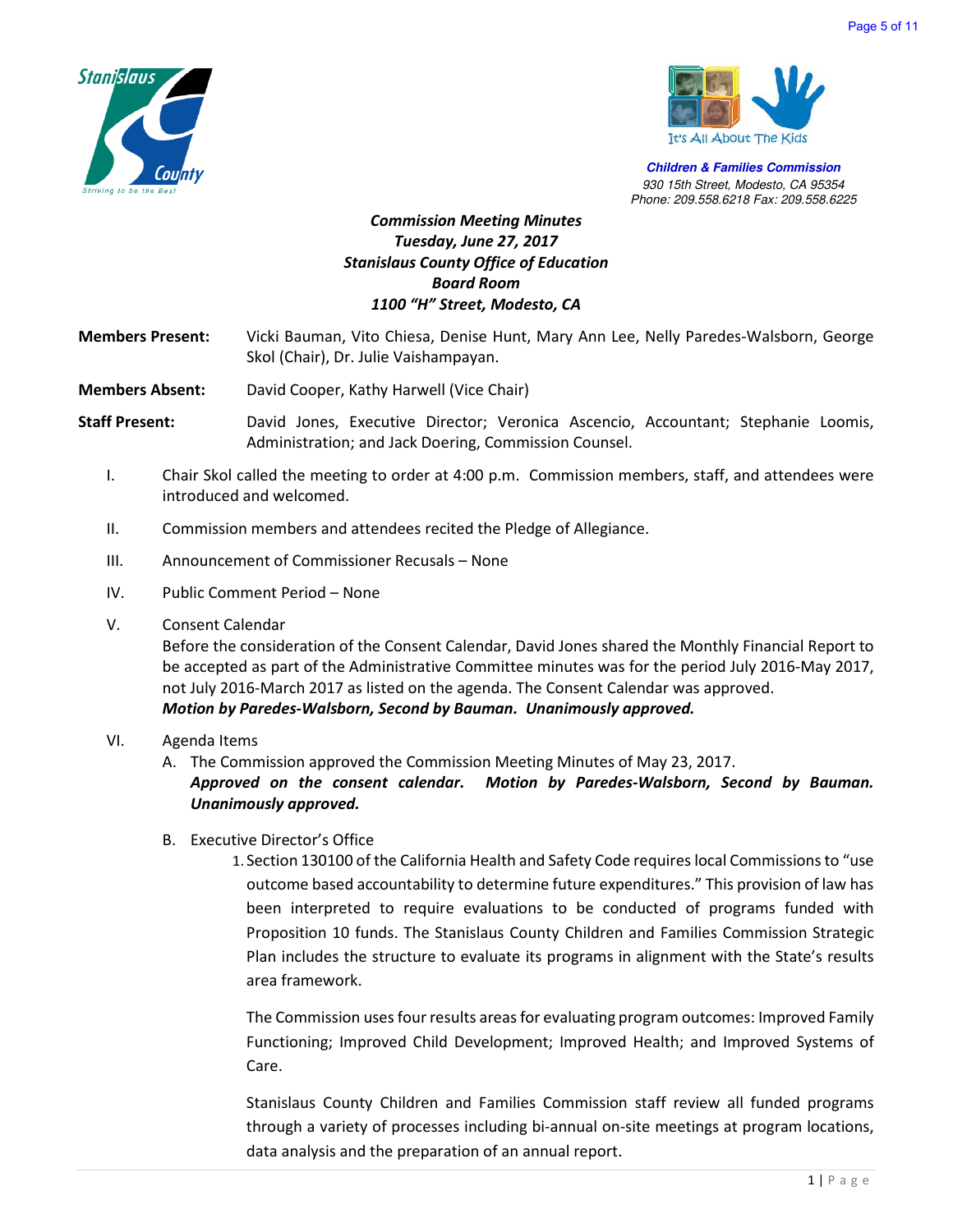The 2015-2016 Annual Program Evaluation report is designed to provide Commissioners and the public with important information including: the funding distribution of the various Commission contracts in regard to Result Areas; historic funding levels; geographic distribution of contracted services; demographics of funded program recipients; and outcomes/effectiveness of the 21 contracted programs of the Commission.

The Commission took action to accept the 2015-2016 Annual Program Evaluation Report. *Motion by Bauman, Second by Hunt. Unanimously approved.*

2. After being formed, the Children and Families Commission adopted a series of administrative, operational, monitoring, and financial policies to govern Commission and Contractor operations. In order to make its policies and procedures more user-friendly and easier to locate, policies and procedures were combined into one document and the document was approved by the Commission as a Policies and Procedures Manual. (The current Manual can be found on the Commission website under Publications & Other Resources.)

Staff reviews the manual on a periodic basis and recommended changes are brought to the Commission for consideration. There are two suggested changes to the manual that are being recommended. These changes are attached to this summary document and can be outlined as follows:

- A change to Section 403 Submission of Billing Invoices by Contractors. This change would add section 403.6 which would formalize the Commission's practice of being able to close review of a contractor submitted invoice and authorize payment after five (5) business days of completing review and requesting additional information or documentation from a contractor. (Page 32)
- A change to Section  $410 -$  Allowable Expenditures by Contractors. This changes would formalize the Commission's practice of requiring Contractors to request and receive prior authorization for any food and beverage purchases that are not listed in the contract scope of work and budget. (Page 42)

The Commission heard a presentation on the revisions and opened a Public Hearing at 4:18 p.m. to hear comments from the public. Hearing no comments from the public, the hearing was closed at 4:19 p.m.

The Commission adopted the revised Policies and Procedures Manual and instructed staff to place the manual on the Commission's website.

#### *Motion by Bauman, Second by Lee. Unanimously approved.*

3. The Stanislaus County Children and Families Commission has determined in consultation with its partner organizations that it is appropriate and in their best interest to support the use of the Family Development Matrix (FDM) assessment by the contracted DR Family Resource Centers (DR FRCs). The FDM assessment is a strength-based model for family assessment, case planning and client outcomes management. The matrix is guided by the principles of family support and specifically designed for family assessment and familydirected empowerment plans to utilize shared outcomes measurement indicators.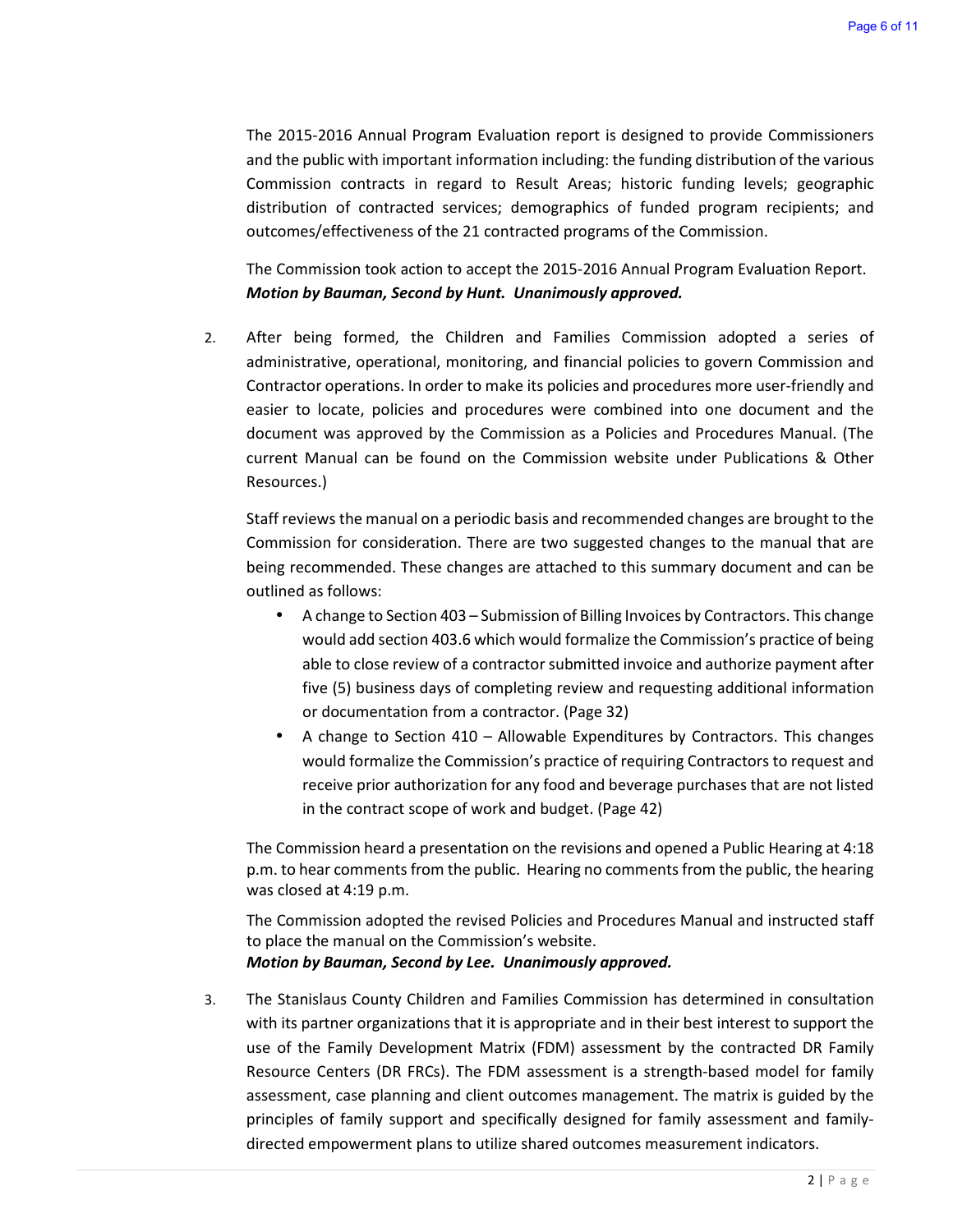The FDM is used by each of the Commission's funded DR Family Resource Centers as part of their ongoing programs. Matrix Outcomes Model LLC is the organization which hosts the online data center that is used by each of the participating organizations across the state of California, including the Commission's funded DR Family Resource Centers. The Agreement gives the Commission, and its DR FRC partners, access to the FDM database and allows the organizations to enter data into the on-line portal and generate reports. The FDM data is used annually by the Commission as part of its Annual Program Evaluation and DR FRCs use the system for quarterly and annual analysis of programs.

Funding for the \$4,000 annual Agreement with Matrix Outcomes Model LLC was included in the 2017-2018 Budget which was approved by action of the Commission on May 23, 2017. No additional budget action is needed.

The Commission authorized the Executive Director to negotiate and sign a one-year agreement with Matrix Outcomes Model LLC.

### *Approved on the Consent Calendar. Motion by Paredes-Walsborn, Second by Bauman. Unanimously approved.*

4. The Commission heard a presentation from Cindy Duenas, Executive Director, from Center for Human Services (CHS). Cindy shared an update on the work being done at the three CHS Family Resource Centers.

#### D. Committee Reports – *Approved on the Consent Calendar. Motion by Paredes-Walsborn, Second by Bauman. Unanimously approved.*

- 1. The Commission accepted the minutes for the Administrative Committee meeting held on June 12, 2017 – including the Monthly Contract Financial Report as of May 31, 2017.
- 2. The Commission accepted the minutes for the Operations Committee meeting held on June 15, 2017.
- 3. The Commission accepted the minutes for the Executive Committee meeting held on June 21, 2017.

#### II. Correspondence – *Motion by Bauman, Second by Skol. Unanimously approved.*

- 1.Accepted a Letter from California State Controller's Office RE: Acceptance of the '15-'16 Audit Report.
- III. Commissioner Reports None

#### IV. Staff Reports

- David shared he has been meeting with Commission funded partners and community agencies. He is impressed with the work being done and is honored to join their efforts. He is learning about their organizations and is having productive, interactive discussions to get feedback about work of the Commission.
- David shared an update on contract execution for fiscal year 2017-2018. He also mentioned the annual Contractor Orientation meeting format was being updated for fiscal year 2017-2018. Programs will now be required to have a representative present at the orientation from the following three areas: administration, program and fiscal.
- Stephanie shared information on the upcoming Early Care and Education Conference on August 26, 2017. The topic for the conference is *The Hidden Power of Movement: Stretching the*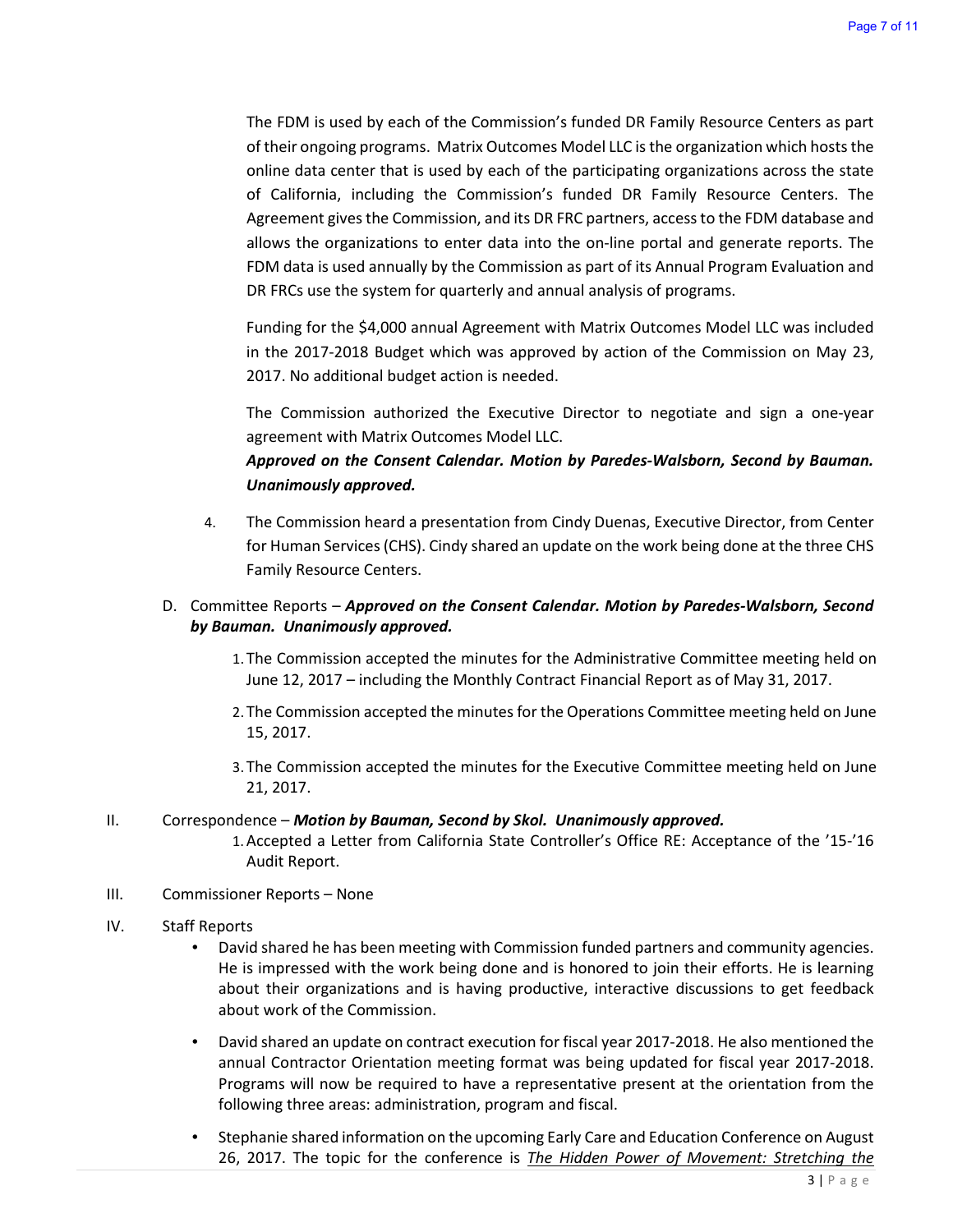*Muscles of the Brain* and will focus on the importance of movement in brain development and learning retention in young children.

V. The Commission meeting adjourned at 4:46 p.m.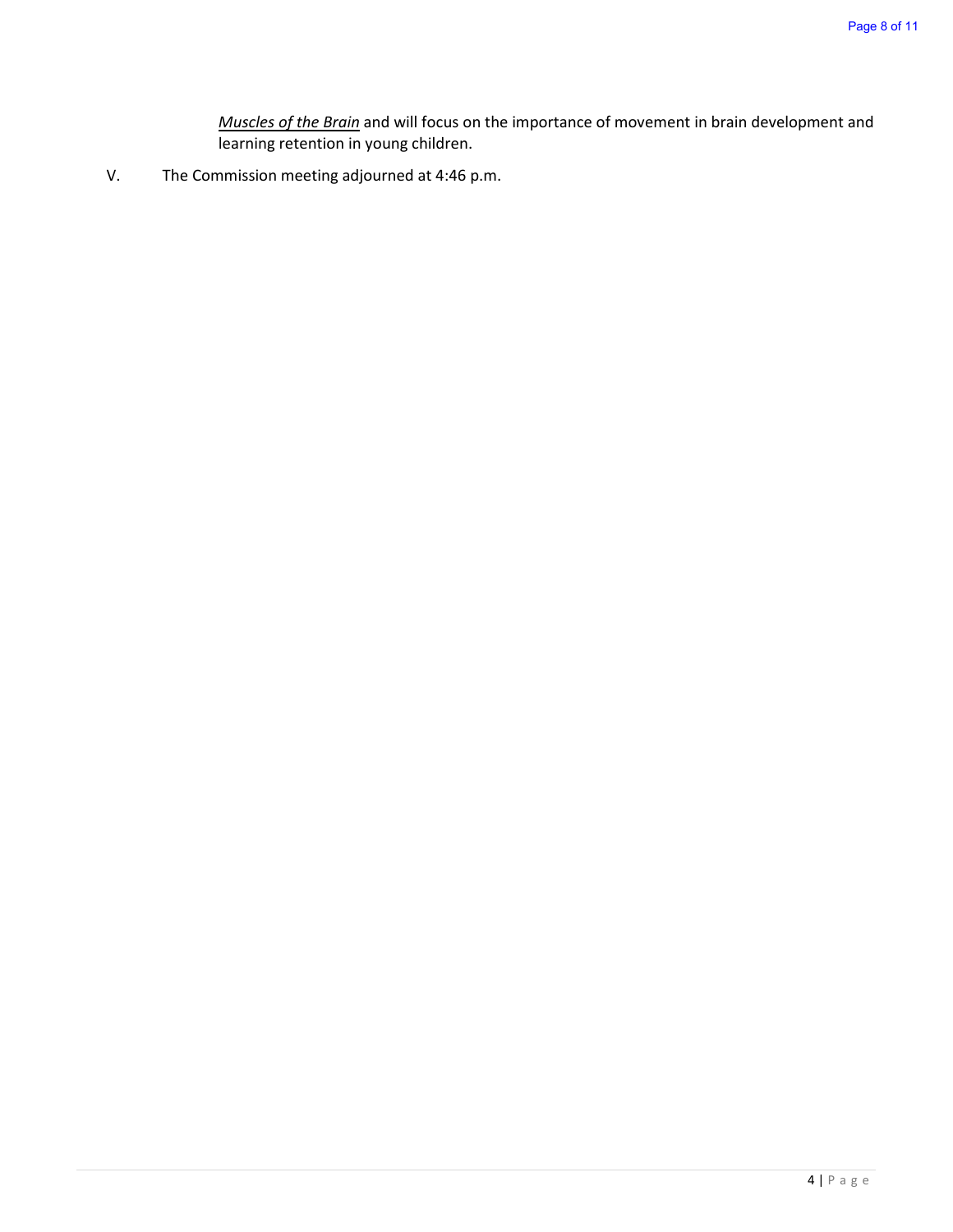

Administrative/Finance **Operations** Executive

**COMMITTEE ROUTING**

 $\boxtimes$ 

### Stanislaus County Children and Families Commission

#### **ACTION AGENDA SUMMARY**

#### AGENDA DATE: August 22, 2017 March 2008 COMMISSION AGENDA #: VI-B-1

#### **SUBJECT:**

Election of Commission Vice-Chair for 2017-2018

#### **BACKGROUND:**

The Stanislaus County Board of Supervisors' ordinance establishing the Children and Families Commission was adopted on December 8, 1998. Section 9.70.090 of the ordinance prescribes that the members of the Commission shall annually elect a Chairperson who shall serve for a term of one (1) year. The Commission's By-Laws contain the process for election of the Chair and Vice-Chair, with the terms of both extending from September  $1<sup>st</sup>$  to August 31 $<sup>st</sup>$ .</sup>

According to the Commission's By-Laws:

"The Executive Committee shall serve as a Nominating Committee to develop a slate of candidates for the Office of Vice-Chair. At the August regular meeting of the Commission, members of the Commission shall consider the Nominating Committee's candidate(s) and shall elect a Vice-Chair for the Commission, who shall serve a term of September  $1<sup>st</sup>$  through August  $31<sup>st</sup>$ . Following a term as Vice-Chair, the Vice-Chair shall serve a one-year term as Chair of the Commission during the following September  $1^{st}$  to August 31 $st$  period. The purpose of this process is to provide continuity for a twoyear period as a Commissioner moves from the Office of Vice-Chair to Chair."

"In the interests of promoting community involvement, it is the goal of the Commission to alternate the Chair between community representatives and County representatives. It is recognized that unanticipated and unplanned changes in Commission membership may affect the Commission's ability to attain this goal."

In accordance with these provisions, the Commission's current Vice-Chair, Kathy Harwell, automatically assumes the Office of Chair on September 1, 2017. The Executive Committee of the Commission serves as the Nominating Committee and recommends Nelly Paredes-Walsborn for the Office of Vice-Chair for a term to commence on September 1, 2017. Per Commission By-Laws, following her term as Vice-Chair, Ms. Paredes-Walsborn would then serve a one-year term as Chair of the Commission.

As specified in the By-Laws, the Commission is scheduled to hear a report from the Executive Committee as a part of this agenda item.

#### **STAFF RECOMMENDATIONS:**

- 1. Hear a presentation from the Executive Committee regarding a recommended candidate or candidates for the Office of Vice-Chair.
- 2. Conduct an election for the Office of Vice-Chair for the term of September 1, 2017, to August 31, 2018. (The Vice-Chair will automatically become Chair on September 1, 2018, for a one-year term.)

#### **FISCAL IMPACT**:

There is no fiscal impact associated with the election of a Commission Vice-Chair.

#### **COMMISSION ACTION:**

| On motion of Commissioner | .; Seconded by Commissioner_ |
|---------------------------|------------------------------|
|---------------------------|------------------------------|

and approved by the following vote:

Ayes: Commissioner(s):

Attest: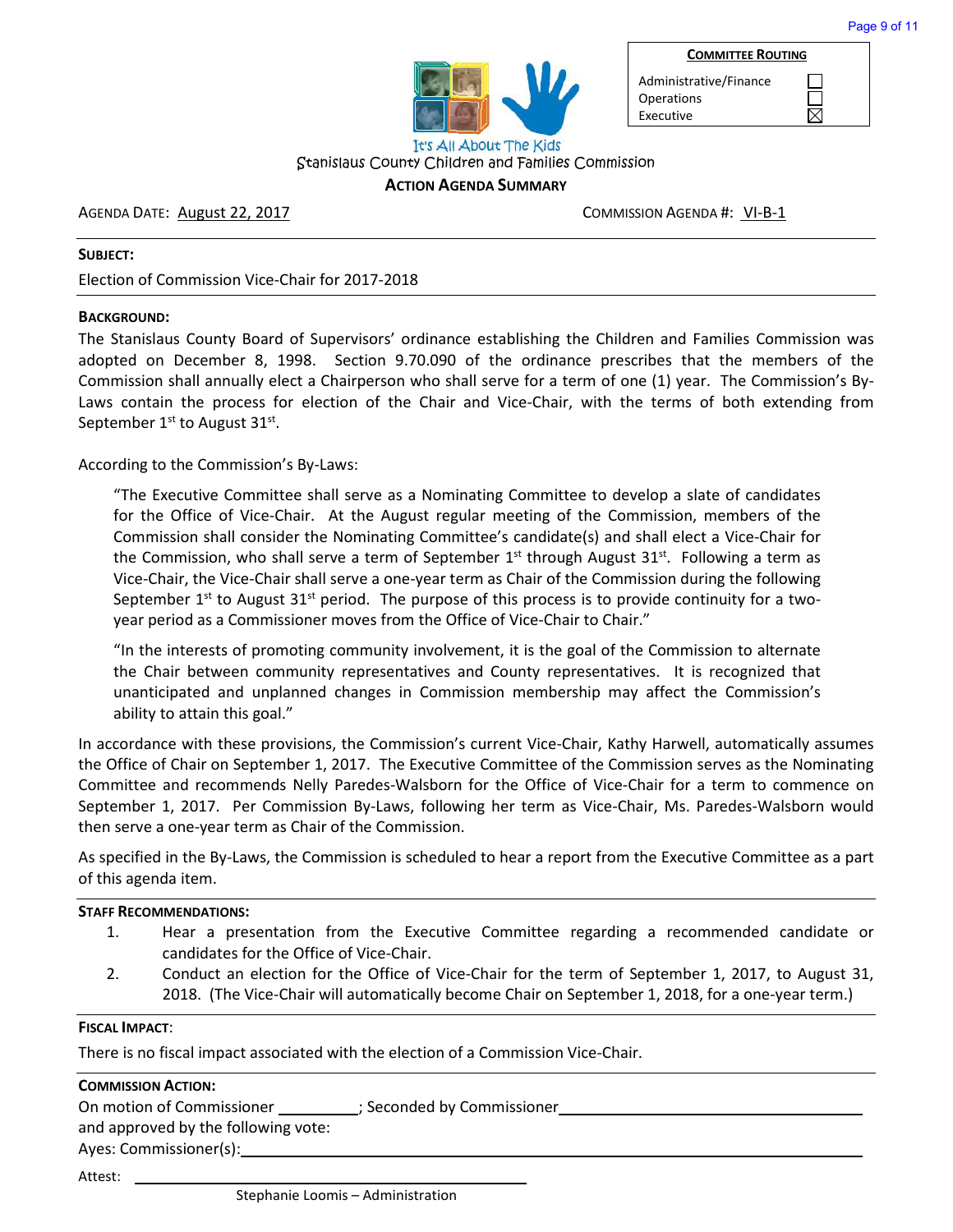| Noes: Commissioner(s): |  |
|------------------------|--|
|                        |  |

Excused or Absent Commissioner(s):

Abstaining: Commissioner(s): \_\_\_\_\_\_\_

2) Denied.

1) Approved as recommended.<br>2) Denied.<br>3) Approved as amended. 3) Approved as amended.

Motion:\_\_\_\_\_\_\_\_\_\_\_\_\_\_\_\_